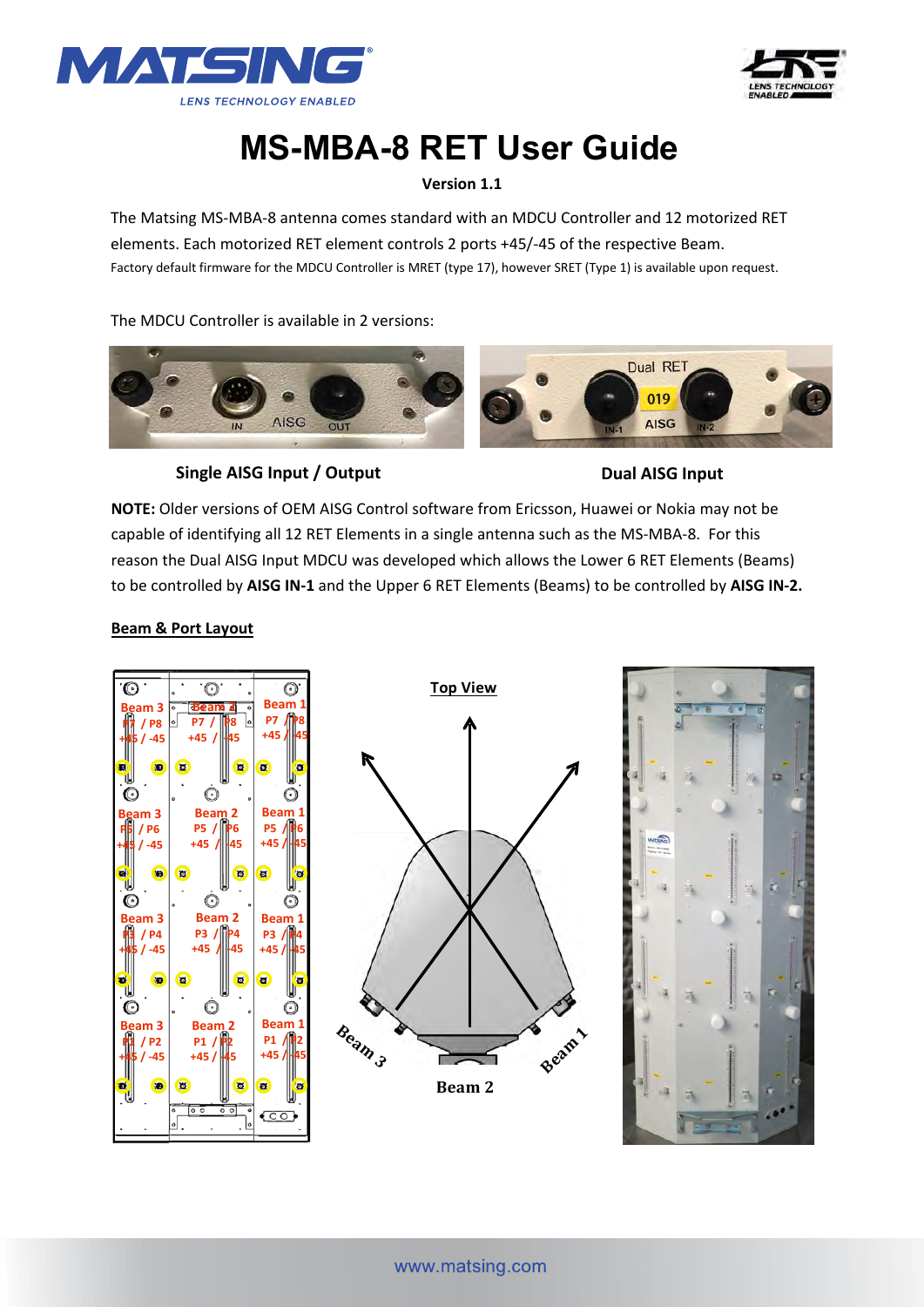

# **MDCU Controller RET Element mapping for Single AISG Input / Output controller**



## **MDCU Controller RET Element mapping for Dual AISG Input controller**



A standard AISG 2.0 compliant control cable *(not included)* is used to connect to the MDCU AISG IN Port. Once connected, using an AISG 2.0 compliant Control software perform a Sub Unit SCAN to identify the MS-MBA-8 RET Elements. The following table shows RET Element (Sub-unit) to Beam/Port assignment.

| <b>NO</b> | Sector ID     | Ant Model  | <b>Ant Serial</b> | Current Tilt |
|-----------|---------------|------------|-------------------|--------------|
| 1/12      | Beam 1 (P1,2) | <b>MBA</b> | MBA-000001        | 0.0          |
| 2/12      | Beam 2 (P1,2) | <b>MBA</b> | MBA-000001        | 0.0          |
| 3/12      | Beam 3 (P1,2) | <b>MBA</b> | MBA-000001        | 0.0          |
| 4/12      | Beam 1 (P3,4) | <b>MBA</b> | MBA-000001        | 0.0          |
| 5/12      | Beam 2 (P3,4) | <b>MBA</b> | MBA-000001        | 1.0          |
| 6/12      | Beam 3 (P3,4) | <b>MBA</b> | MBA-000001        | 0.0          |
| 7/12      | Beam 1 (P5,6) | <b>MBA</b> | MBA-000001        | 0.0          |
| 8/12      | Beam 2 (P5,6) | <b>MBA</b> | MBA-000001        | 0.0          |
| 9/12      | Beam 3 (P5,6) | <b>MBA</b> | MBA-000001        | 0.0          |
| 10/12     | Beam 1 (P7,8) | <b>MBA</b> | MBA-000001        | 0.0          |
| 11/12     | Beam 2 (P7,8) | <b>MBA</b> | MBA-000001        | 0.0          |
| 12/12     | Beam 3 (P7,8) | <b>MBA</b> | MBA-000001        | 0.0          |

#### www.matsing.com